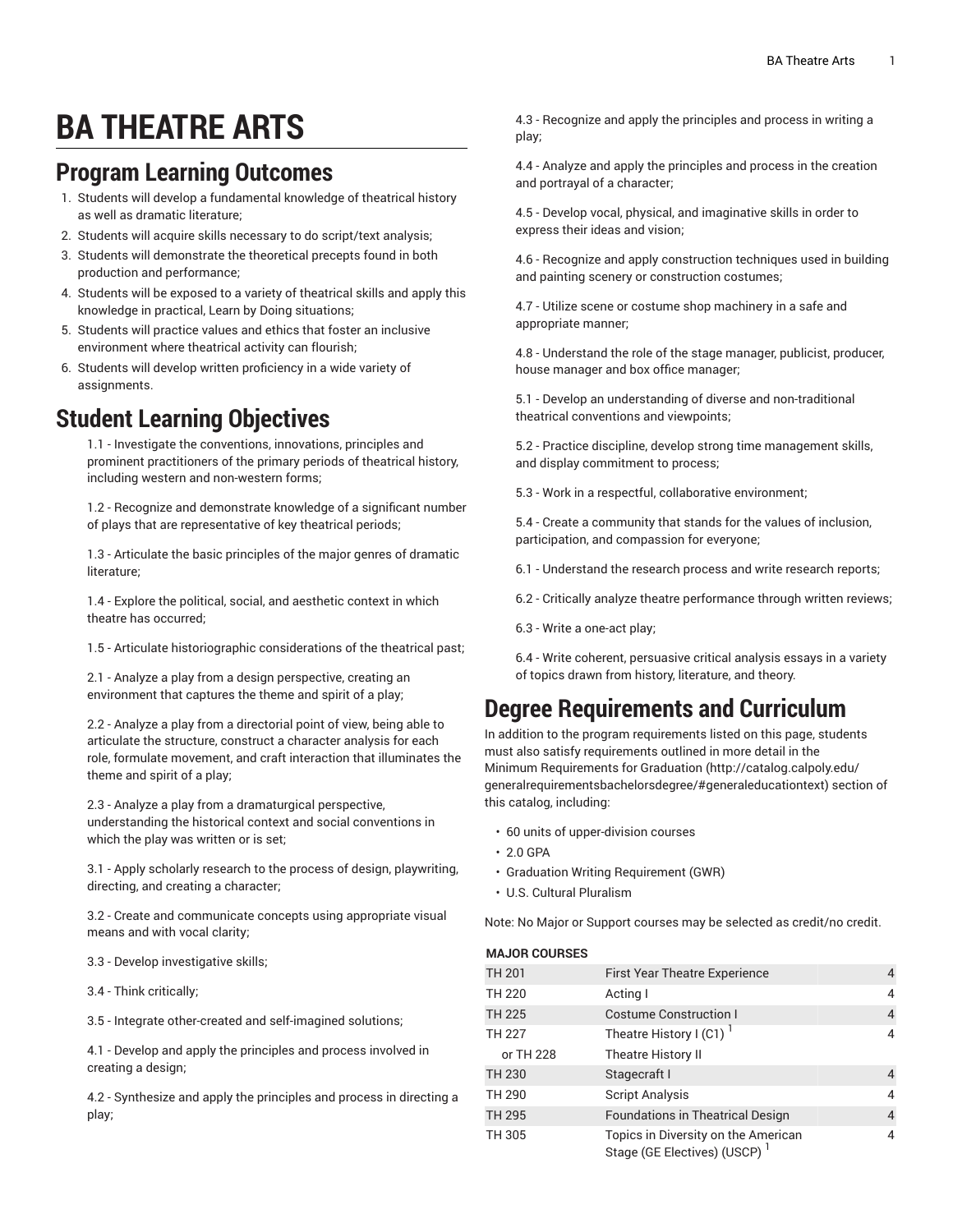| TH 325                                     | <b>Costume Construction II</b>                                  | $\overline{4}$ |  |  |
|--------------------------------------------|-----------------------------------------------------------------|----------------|--|--|
| or TH 330                                  | Stagecraft II                                                   |                |  |  |
| TH 345                                     | Mainstage Rehearsal and<br>Performance                          | 4              |  |  |
| or TH 355                                  | <b>Mainstage Production</b>                                     |                |  |  |
| TH 350                                     | Seminar in Playwriting                                          | 4              |  |  |
| TH 430                                     | Scenic Design                                                   | 4              |  |  |
| or TH 432                                  | Costume Design                                                  |                |  |  |
| <b>TH 450</b>                              | Directing                                                       | 4              |  |  |
| TH 461                                     | Senior Project Seminar                                          | 4              |  |  |
| <b>Lower-Division Electives</b>            |                                                                 |                |  |  |
| Select from the following:                 |                                                                 | 16             |  |  |
| <b>TH 215</b>                              | <b>Verbatim Theatre</b>                                         |                |  |  |
| TH 235                                     | Acting II                                                       |                |  |  |
| TH 240                                     | <b>Improvisational Theatre</b>                                  |                |  |  |
| <b>TH 245</b>                              | Introduction to Stage Management                                |                |  |  |
| TH 255                                     | <b>Technical Theatre Production</b>                             |                |  |  |
| TH 256                                     | Technology in Theatrical Design                                 |                |  |  |
| <b>TH 260</b>                              | Voice and Diction for the Stage                                 |                |  |  |
| <b>TH 265</b>                              | <b>Scenic Painting</b>                                          |                |  |  |
| TH 270                                     | Stage Make-Up                                                   |                |  |  |
| <b>TH 275</b>                              | Selected Topics <sup>2</sup>                                    |                |  |  |
| <b>TH 280</b>                              | <b>Body Awareness and Expression</b>                            |                |  |  |
| TH 285                                     | Internship                                                      |                |  |  |
| <b>Upper-Division Electives</b>            |                                                                 |                |  |  |
| Select from the following:                 |                                                                 | 16             |  |  |
| TH 305                                     | Topics in Diversity on the American<br>Stage <sup>3</sup>       |                |  |  |
| TH 315                                     | <b>Physical Theatre</b>                                         |                |  |  |
| TH 325                                     | Costume Construction II <sup>4</sup>                            |                |  |  |
| TH 330                                     | Stagecraft II <sup>4</sup>                                      |                |  |  |
| TH 345                                     | Mainstage Rehearsal and<br>Performance <sup>5</sup>             |                |  |  |
| TH 355                                     | Mainstage Production <sup>5</sup>                               |                |  |  |
| TH 370                                     | <b>Costume History</b>                                          |                |  |  |
| TH 380                                     | Theatre for Young Audiences                                     |                |  |  |
| TH 390                                     | <b>Global Theatre and Performance</b>                           |                |  |  |
| TH 400                                     | <b>Special Problems for Advanced</b><br>Undergraduates          |                |  |  |
| <b>TH 425</b>                              | <b>Acting III</b>                                               |                |  |  |
| TH 430                                     | Scenic Design <sup>4</sup>                                      |                |  |  |
| TH 432                                     | Costume Design <sup>4</sup>                                     |                |  |  |
| TH 434                                     | <b>Lighting Design</b>                                          |                |  |  |
| TH 470                                     | Selected Advanced Topics <sup>2</sup>                           |                |  |  |
| TH 471                                     | Selected Advanced Laboratory <sup>2</sup>                       |                |  |  |
| TH 480                                     | Advanced Internship                                             |                |  |  |
| <b>SUPPORT COURSE</b>                      |                                                                 |                |  |  |
| <b>ENGL 339</b>                            | Introduction to Shakespeare (Upper-<br>Division C) <sup>1</sup> | 4              |  |  |
| <b>GENERAL EDUCATION (GE)</b>              |                                                                 |                |  |  |
| (See GE program requirements below.)<br>60 |                                                                 |                |  |  |
| <b>FREE ELECTIVES</b>                      |                                                                 |                |  |  |
| Free Electives <sup>6</sup>                |                                                                 | 28             |  |  |

|                | additional information.                                                                                                                                                      | At least 4 units of free electives must be at the 300-400<br>level to ensure completion of the required minimum of 60<br>units of upper-division courses. Consult college advisor for                                                                                                                                                                                                                                                                                                                                                                                                                                                                           |                |  |  |
|----------------|------------------------------------------------------------------------------------------------------------------------------------------------------------------------------|-----------------------------------------------------------------------------------------------------------------------------------------------------------------------------------------------------------------------------------------------------------------------------------------------------------------------------------------------------------------------------------------------------------------------------------------------------------------------------------------------------------------------------------------------------------------------------------------------------------------------------------------------------------------|----------------|--|--|
|                | <b>Total units</b>                                                                                                                                                           |                                                                                                                                                                                                                                                                                                                                                                                                                                                                                                                                                                                                                                                                 | 180            |  |  |
| 1<br>2         | requirement.                                                                                                                                                                 | Required in Major or Support; also satisfies General Education (GE)<br>Repeatable courses can be taken twice with different topics to meet                                                                                                                                                                                                                                                                                                                                                                                                                                                                                                                      |                |  |  |
| 3              | Major electives.<br>Repeatable course: if taken twice with different topics, can be used to<br>meet Major electives as well as Major core requirements.                      |                                                                                                                                                                                                                                                                                                                                                                                                                                                                                                                                                                                                                                                                 |                |  |  |
| 4<br>5         | If a course is taken to meet a Major core requirement, it cannot be<br>double-counted as a Major elective.<br>Maximum of 4 units may be applied to Major courses; additional |                                                                                                                                                                                                                                                                                                                                                                                                                                                                                                                                                                                                                                                                 |                |  |  |
| 6              |                                                                                                                                                                              | units may be applied to Free Electives.<br>If a General Education (GE) course is used to satisfy a Major or<br>Support requirement, additional units of Free Electives may be<br>needed to complete the total units required for the degree.                                                                                                                                                                                                                                                                                                                                                                                                                    |                |  |  |
|                |                                                                                                                                                                              | <b>General Education (GE) Requirements</b><br>· 72 units required, 12 of which are specified in Major and/or Support.<br>• If any of the remaining 60 units is used to satisfy a Major or Support<br>requirement, additional units of Free Electives may be needed to<br>complete the total units required for the degree.<br>· See the complete GE course listing (http://catalog.calpoly.edu/<br>generalrequirementsbachelorsdegree/#generaleducationtext).<br>• A grade of C- or better is required in one course in each of the<br>following GE Areas: A1 (Oral Communication), A2 (Written<br>Communication), A3 (Critical Thinking), and B4 (Mathematics/ |                |  |  |
|                | Quantitative Reasoning).<br>Area A                                                                                                                                           | <b>English Language Communication</b>                                                                                                                                                                                                                                                                                                                                                                                                                                                                                                                                                                                                                           |                |  |  |
| A <sub>1</sub> |                                                                                                                                                                              | and Critical Thinking<br><b>Oral Communication</b>                                                                                                                                                                                                                                                                                                                                                                                                                                                                                                                                                                                                              |                |  |  |
| A2             |                                                                                                                                                                              | <b>Written Communication</b>                                                                                                                                                                                                                                                                                                                                                                                                                                                                                                                                                                                                                                    | 4<br>4         |  |  |
| A3             |                                                                                                                                                                              | <b>Critical Thinking</b>                                                                                                                                                                                                                                                                                                                                                                                                                                                                                                                                                                                                                                        | $\overline{4}$ |  |  |
|                | Area B                                                                                                                                                                       | <b>Scientific Inquiry and Quantitative</b><br>Reasoning                                                                                                                                                                                                                                                                                                                                                                                                                                                                                                                                                                                                         |                |  |  |
| B <sub>1</sub> |                                                                                                                                                                              | <b>Physical Science</b>                                                                                                                                                                                                                                                                                                                                                                                                                                                                                                                                                                                                                                         | 4              |  |  |
| <b>B2</b>      |                                                                                                                                                                              | Life Science                                                                                                                                                                                                                                                                                                                                                                                                                                                                                                                                                                                                                                                    | 4              |  |  |
| B <sub>3</sub> |                                                                                                                                                                              | One lab taken with either a B1 or B2<br>course                                                                                                                                                                                                                                                                                                                                                                                                                                                                                                                                                                                                                  |                |  |  |
| B4             |                                                                                                                                                                              | Mathematics/Quantitative Reasoning                                                                                                                                                                                                                                                                                                                                                                                                                                                                                                                                                                                                                              | 4              |  |  |
|                | <b>Upper-Division B</b>                                                                                                                                                      |                                                                                                                                                                                                                                                                                                                                                                                                                                                                                                                                                                                                                                                                 | 4              |  |  |
|                | Area C<br>different subject prefixes.                                                                                                                                        | <b>Arts and Humanities</b><br>Lower-division courses in Area C must come from three                                                                                                                                                                                                                                                                                                                                                                                                                                                                                                                                                                             |                |  |  |
| C1             |                                                                                                                                                                              | Arts: Arts, Cinema, Dance, Music,<br>Theater (4 units in Major)                                                                                                                                                                                                                                                                                                                                                                                                                                                                                                                                                                                                 | 0              |  |  |
| C <sub>2</sub> |                                                                                                                                                                              | Humanities: Literature, Philosophy,<br>Languages other than English                                                                                                                                                                                                                                                                                                                                                                                                                                                                                                                                                                                             | 4              |  |  |
|                | Lower-Division C Elective - Select a course from either C1<br>4<br>or C <sub>2</sub>                                                                                         |                                                                                                                                                                                                                                                                                                                                                                                                                                                                                                                                                                                                                                                                 |                |  |  |
|                | Upper-Division C (4 units in Support) <sup>1</sup><br>0                                                                                                                      |                                                                                                                                                                                                                                                                                                                                                                                                                                                                                                                                                                                                                                                                 |                |  |  |